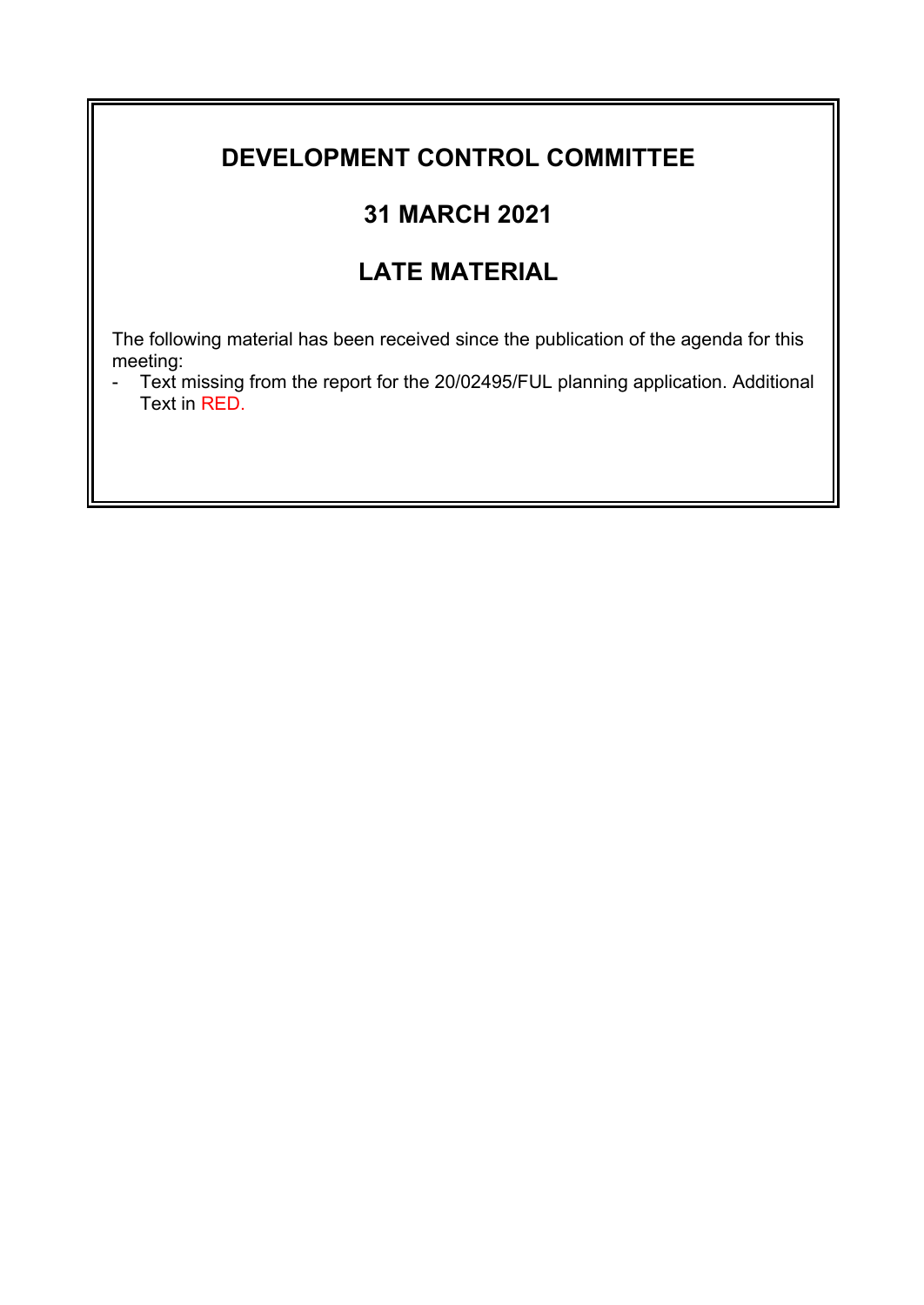## **Legal Agreements**

- 273. Policy IMP3 of the Core Strategy 2012 states that the Council will use Planning Obligations to secure financial contributions to meet on and off site requirements which are required to support and mitigate the impacts of the development in accordance with the Council's Planning Obligations SPD March 2017.
- 274. As of the 1st November 2015 the Council commenced the operation of a Community Infrastructure Levy (CIL) as a means of collecting monies to provide local infrastructure to offset the impact of developments. This replaced the S106 mechanism for collecting contributions for local infrastructure e.g. education and health with the exception of affordable housing. For the avoidance of doubt S106 contributions can only be collected to resolve site specific issues as a result of the proposed development.
- 275. In the event that site-specific exclusions are identified, they would be subject to statutory tests set out under Regulation 122 of the Community Infrastructure Levy Regulations 2010 (as amended).
- 276. In relation to this application, the following site specific financial and infrastructure contributions are required to mitigate the adverse impacts of the development:
	- Eden St public realm improvements
	- St James's Road footpath widening
	- Brook Street public realm improvements
	- Resurfacing of footpaths around site
	- Kingston Workplace brokerage (£232000)
	- Affordable Workspace (£250,000)
	- Employment and Skills Plan (£50,000)
	- Procurement / supply strategy to support local business
	- Relocation of bus driver welfare facilities
	- Off site highway works
	- Electric Vehicle Charging Points (20% active/ 80% passive)
	- Access to private rooftop car park gardens by invitation
	- Access to internal woodland walk during opening hours
	- District Heat Network connection
	- Carbon Offset payment
	- Exclusion from Controlled Parking Zone
	- Construction Environmental Management Plan
	- Servicing / Delivery plan
	- Workplace Travel Plan (to encourage a shift to sustainable modes of transport)
	- Car Park Management Plan
- 277. Subject to the completion of a Section 106 legal agreement to secure the obligations set out above the proposal is considered to comply with Policy IMP3 of the Core Strategy 2012.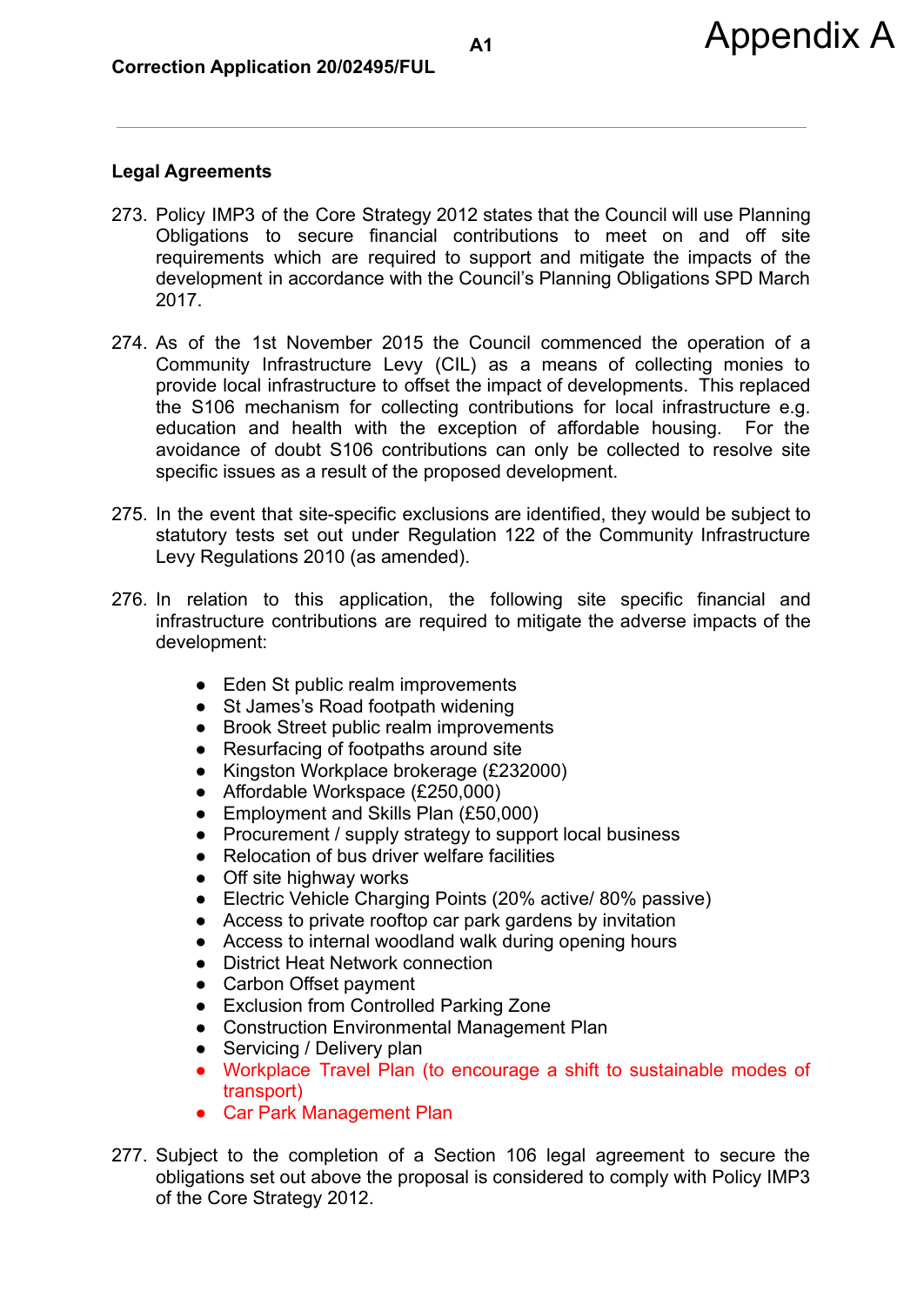#### **Conclusion/Planning Balance**

- 278. Section 38(6) of the Planning and Compulsory Purchase Act 2004 requires that applications for planning permission must be determined in accordance with the development plan unless material considerations indicate otherwise.
- 279. Officers conclude that the proposal would cause harm to the settings and therefore the significance of a series of designated heritage assets in Kingston town centre, the Market Place and the Kingston Old Town Conservation Area. For the reasons given above it is concluded that the harm to each would be less than substantial. Paragraph 194 of the Framework expects that any harm to the significance of a designated heritage asset should require clear and convincing justification. Paragraph 196 of the Framework requires that where a development proposal will lead to less than substantial harm to the significance of a designated heritage asset, that harm should be weighed against the public benefits of the proposal.
- 280. In terms of the weight to be given to the harm to designated heritage assets, the courts have confirmed that less than substantial harm does not equate to a less than substantial objection. Indeed, paragraph 193 of the Framework establishes that when considering the impact of a proposed development on the significance of a designated heritage asset, great weight should be given to the asset's conservation, irrespective of whether the potential harm amounts to less than substantial harm. In this case, the significance of multiple heritage assets would be harmed. In the light of this, the statutory duty to have special regard to the desirability of preserving the setting of listed buildings and the contribution of the affected heritage assets to the quality and character of Kingston, Officers attach considerable importance and great weight to the harm to each designated heritage asset which would result.
- 281. With regard to the benefits, Officers attach significant weight to the provision of modern office space, a net increase in terms of office floorspace (sq.m) on site, and also a significant qualitative improvement on the existing office accommodation on site; significant weight to the increased direct and indirect employment opportunities the development would have the potential to create; significant weight to the public benefits which would flow out of the financial contributions to Kingston Workplace brokerage (£232000), Affordable Workspace (£250,000), Employment and Skills Plan (£50,000); and significant weight to the public realm improvements; Officers also acknowledge the limited benefits the public realm improvements would have to the settings of the Old Post Office and the United Reformed Church.
- 282. Officers consider that the combination of the public benefits that the application proposal would bring to the borough are sufficient to justify or outweigh the harm the proposed development would cause to the significance of multiple designated heritage assets.
- 283. The development would conflict with the London Plan Tall Buildings Policy, however, given the site's context, a brownfield site in a central location, next to permitted tall buildings, and given that the environmental considerations contained within the Policy have been addressed, Officers accord this conflict